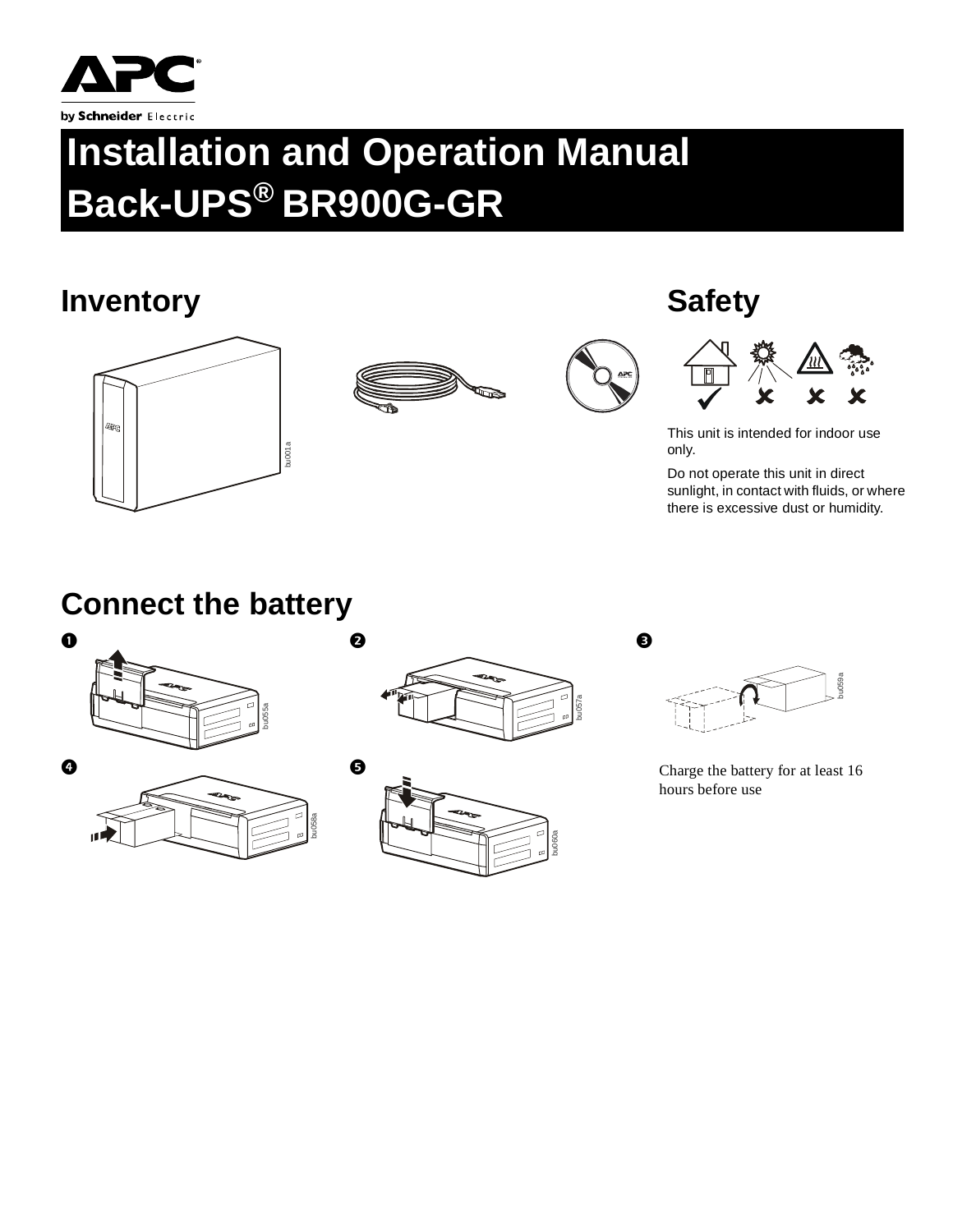## **PowerChute® Personal Edition Software**

#### **Overview**

PowerChute Personal Edition Software allows you to use your computer to access additional power protection and management features of the Back-UPS.

Using PowerChute, you can:

- Preserve work in progress during a power outage by putting your computer into Hibernate mode. When the power returns, the computer will appear exactly as it did before the power outage.
- Configure the Back-UPS management features, such as power-saving outlets, shutdown parameters, audible alarms, and more.
- Monitor and view the status of the Back-UPS, including the estimated runtime, power consumption, power event history, and more.

Available features will vary by Back-UPS model and operating system.

If you choose not to install PowerChute, the Back-UPS will still provide backup power and power protection to connected equipment. However, you will only be able to configure a limited number of features using the display interface.

#### **Compatibility**

PowerChute is compatible with Windows operating systems only. For a detailed list of supported operating systems, go to **www.apc.com,** select **Software & Firmware**.

For Mac operating systems, we recommend using the native shutdown application (within System Preferences) which recognizes your battery backup and allows you to configure shutdown of your system during power outages. To access this application, connect a USB cable from the Back-UPS DATA PORT (POWERCHUTE PORT) to a USB port on your computer, and see the documentation provided with your computer.

#### **Installation**

Connect the Back-UPS to a computer using a USB cable. Plug one end into the POWERCHUTE PORT on the rear panel of the Back-UPS and the other into a USB port on your computer.

Insert the PowerChute CD into your computer and follow the on-screen instructions. If your Back-UPS did not come with a PowerChute CD, download the software from **www.apc.com,** select **Software & Firmware**.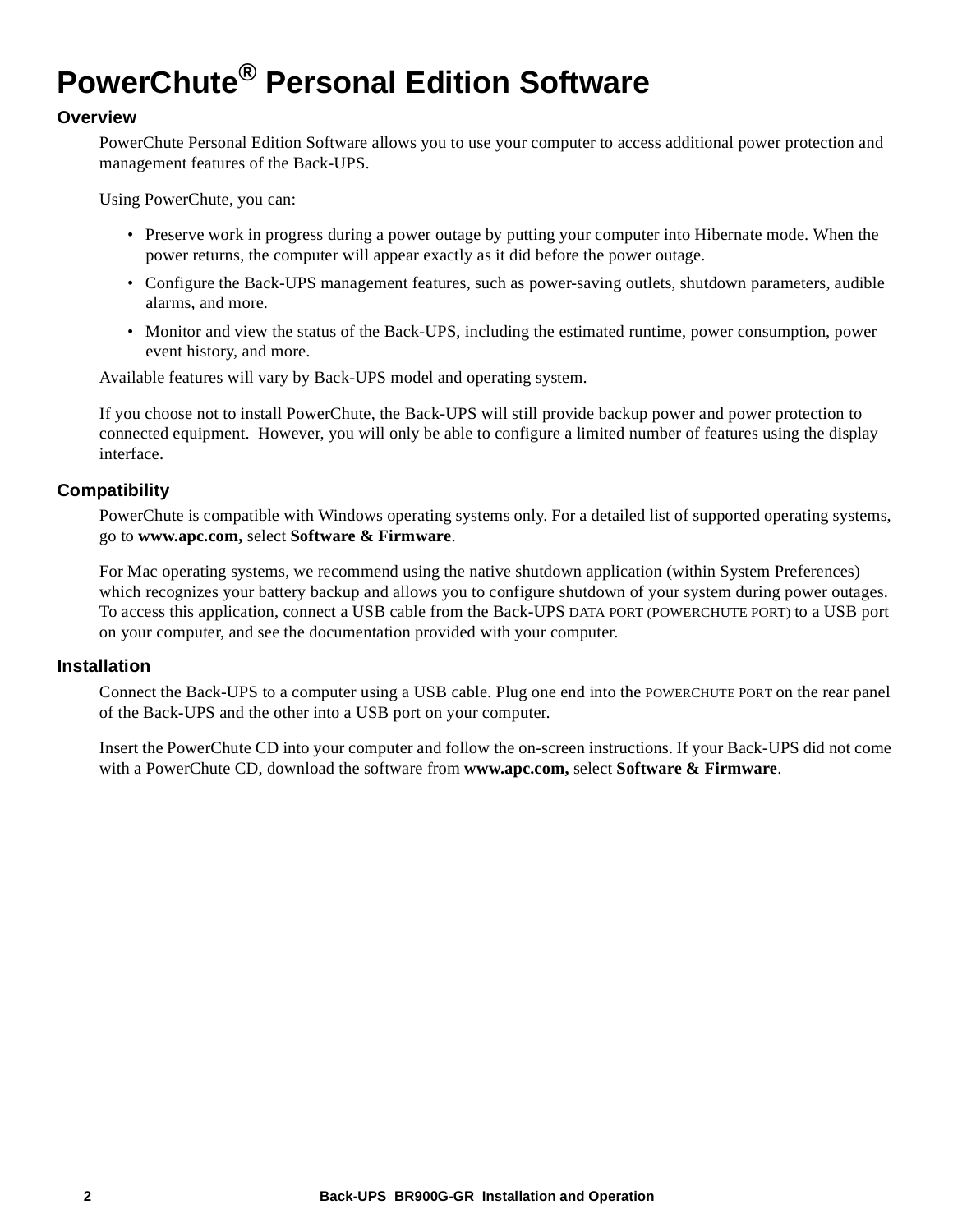### **Connect the equipment**

#### **Battery Backup and Surge Protected outlets**

When the Back-UPS is receiving input power, the Surge Protection only outlets and the Battery Backup with Surge Protection outlets will supply power to connected equipment. During a power outage or other utility problems, only the Battery Backup outlets receive power for a limited time from the Back-UPS.

Connect equipment such as printers, FAX machines, scanners, or other peripherals that do not need battery backup power to the Surge Protection Only outlets. These outlets provide full time protection from surges even if the Back-UPS is switched off.

#### **Master and Controlled outlets**

To conserve electricity, when the device connected to Master Outlet goes into Sleep or Standby mode, or turns off, the Controlled by Master device(s) will shut down as well, saving electricity.

Connect a master device, such as a desktop computer or audio/visual receiver to the Master outlet. Connect peripheral devices such as a printer, speakers, or a scanner to the Controlled by Master outlets.



|  | <b>O</b> USB and Serial Data port                                        | To use PowerChute Personal Edition, connect the supplied USB software cable or serial cable<br>(not included).                                                                                                                               |
|--|--------------------------------------------------------------------------|----------------------------------------------------------------------------------------------------------------------------------------------------------------------------------------------------------------------------------------------|
|  | <b>2</b> Telephone ports                                                 | Connect a telephone cable to the IN port, and a modem to the OUT port.                                                                                                                                                                       |
|  | <b>8</b> Surge Protection outlets,<br><b>Controlled by Master outlet</b> | These outlets provide surge protection during a power outage. These outlets will disconnect<br>from A/C power during a power outage, or in the event that the Master outlet goes into Sleep<br>mode.                                         |
|  | Surge Protection outlets                                                 | These outlets provide full-time surge protection, when the unit is turned on or off. Connect a<br>printer, scanner or other devices that do not require battery backup protection.                                                           |
|  | <b>6</b> AC Power Cable                                                  | Connect the Back-UPS to A/C power.                                                                                                                                                                                                           |
|  | <b>6</b> Battery Backup outlets with<br><b>Surge Protection</b>          | During a power outage or other utility problems, these outlets provide power from the<br>Back-UPS battery. Connect critical equipment such as desktop computer, computer monitor,<br>modem or other data sensitive devices to these outlets. |
|  | Battery Backup, Controlled by<br><b>Master outlet with Surge</b>         | During a power outage or other utility problems, these outlets provide power from the<br>Back-UPS battery.                                                                                                                                   |
|  | <b>Protection</b>                                                        | These outlets will disconnect from A/C power during a power outage, or in the event that the<br>Master outlet goes into Sleep mode.                                                                                                          |
|  |                                                                          | Connect critical equipment such as desktop computer, computer monitor, modem or other data<br>sensitive devices to these outlets.                                                                                                            |
|  | <b>3</b> Master outlet                                                   | Connect the master device to this outlet, in most scenarios, this will be the main computer.                                                                                                                                                 |
|  | <b>Q</b> Gigabit Ethernet<br>surge-protected ports                       | Use an Ethernet cable to connect a modem to the IN port, and a computer to the OUT port.                                                                                                                                                     |
|  | <b>1</b> Circuit breaker                                                 | Use to reset the system after an overload or short circuit.                                                                                                                                                                                  |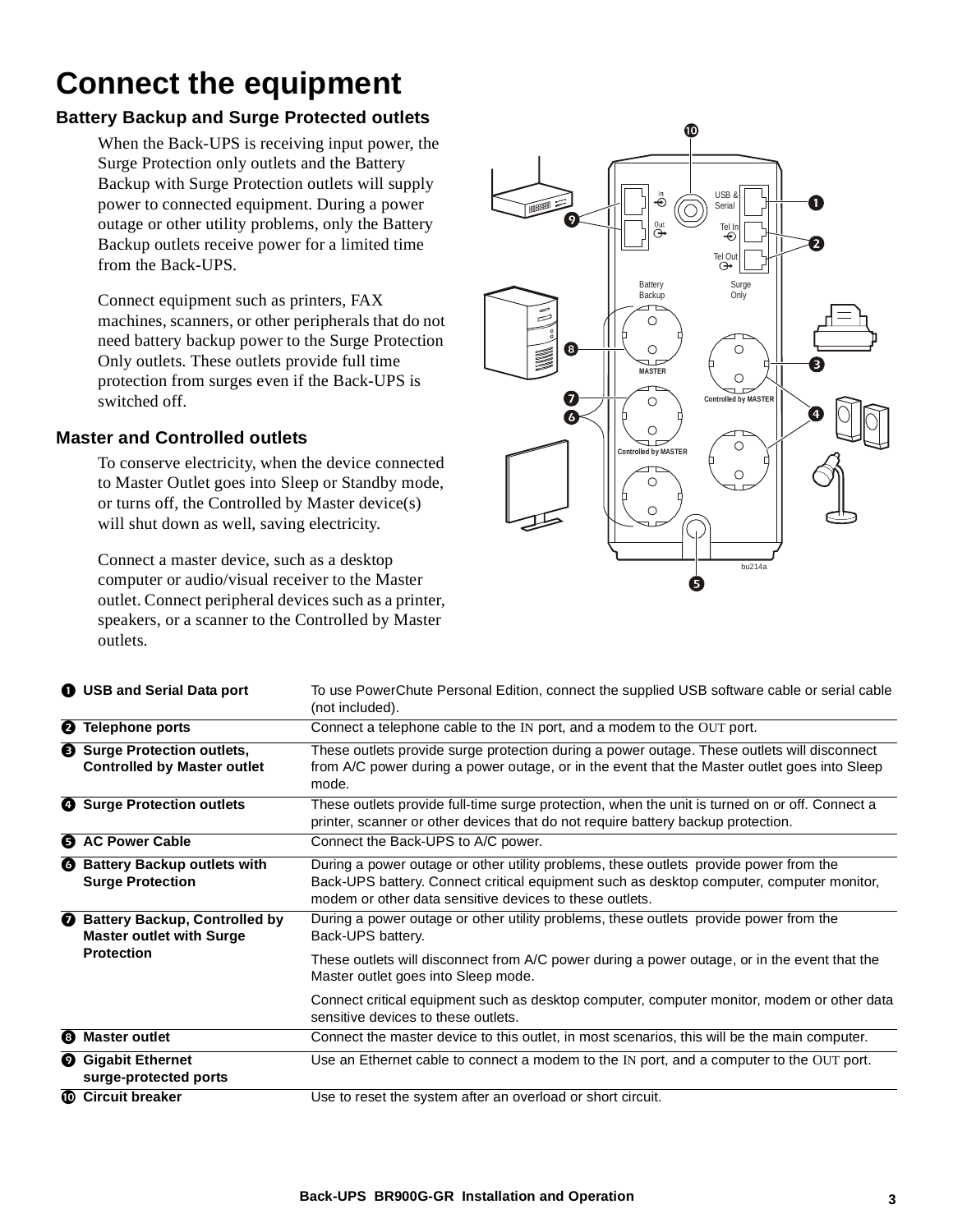### **Operation**

#### **Power-Saving Function**



To conserve electricity, configure the Back-UPS to recognize a Master device, such as a desktop computer or an A/V receiver, and Controlled peripheral devices, such as a printer, speakers, or a scanner. When the Master device goes into Sleep or Standby mode, or is switched OFF, the Controlled device(s) will be switched off as well, saving electricity.

**Notes:** Devices that provide network services (such as routers, modems, or wireless printers) should not be plugged into the Controlled outlets. The Back-UPS Pro ships with this Power-Saving feature DISABLED. If you wish to use this feature, follow the instructions below:

**Enable the Power-Saving function.** Press and hold MUTE and DISPLAY simultaneously for two seconds. The Back-UPS will beep to indicate that the feature is enabled. The leaf icon on the display will illuminate.

**Disable the Power-Saving function.** Press and hold MUTE and DISPLAY simultaneously for two seconds. The Back-UPS will beep to indicate that the feature is disabled. The leaf icon on the display will extinguish.

Setting the threshold. The amount of power used by a device in Sleep or Standby mode varies between devices. It may be necessary to adjust the threshold at which the Master outlet signals the Controlled outlets to shut down.

- 1. Ensure a master device is connected to the Master outlet. Put that device into Sleep or Standby mode, or turn it OFF.
- 2. Press DISPLAY and MUTE simultaneously and hold for six seconds, until the leaf icon flashes three times and the Back-UPS beeps three times.
- 3. The Back-UPS will now recognize the threshold level of the Master device and save it as the new threshold setting.

#### **Power-Saving Display**

The display interface can be configured to be continuously illuminated, or to save energy, it can be configured to extinguish after a period of inactivity.

- 1. Full Time Mode: Press and hold DISPLAY for two seconds. The display will illuminate and the Back-UPS will beep to confirm the Full-Time mode.
- 2. Power-Saving Mode: Press and hold DISPLAY for two seconds. The display will go dark and the Back-UPS will beep to confirm the Power-Saving mode. While in Power-Saving Mode, the display will illuminate if a button is pressed, it then goes dark after 60 seconds of no activity.

#### **Unit sensitivity**

In situations where the Back-UPS or connected equipment appears too sensitive to input voltage, it may be necessary to adjust the transfer voltage. Adjust the sensitivity of the Back-UPS to control when it will switch to battery power; the higher the sensitivity, the more often the Back-UPS will switch to battery power.

- 1. Ensure the Back-UPS is connected to A/C power, but is OFF.
- 2. Press and hold the POWER button for six seconds. The LOAD CAPACITY bar will flash on and off, indicating that the Back-UPS is in programming mode.
- 3. Press POWER again to rotate through the menu options. Stop at selected sensitivity. The Back-UPS will beep to confirm the selection.

Generator Sensitivity **Default** Default **Default** Sensitive Loads

*computers.*

*high. Not recommended for* 

Low sensitivity **Medium sensitivity (Default)** High sensitivity 156-300 Vac 176-294 Vac 176-288 Vac *Input voltage is extremely low or The Back-UPS frequently switches to The connected equipment is battery power.*

*sensitive to voltage fluctuations.*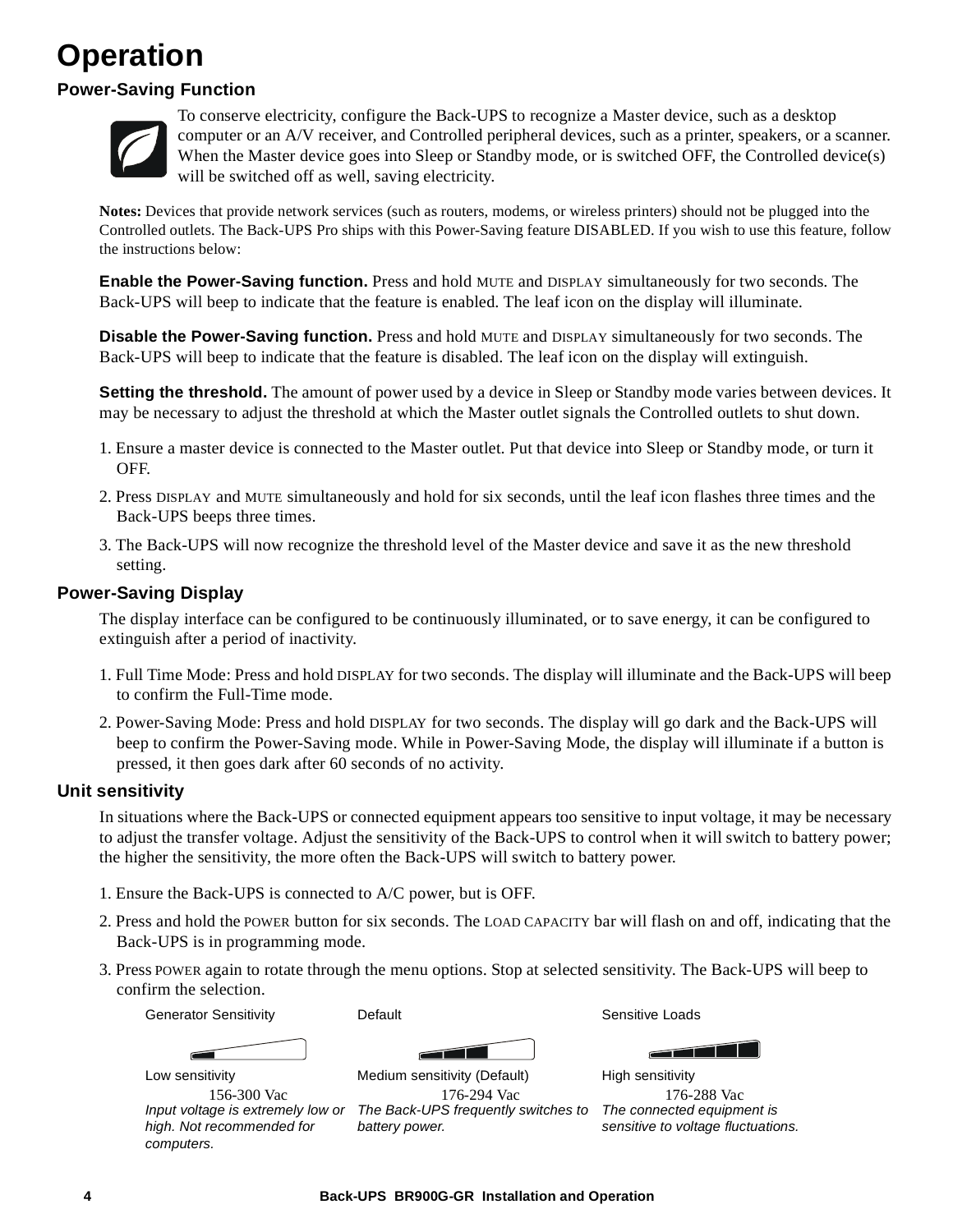#### **Front Panel Buttons and Display Interface**

Use the three buttons on the front panel of the Back-UPS and the display interface to configure the Back-UPS.

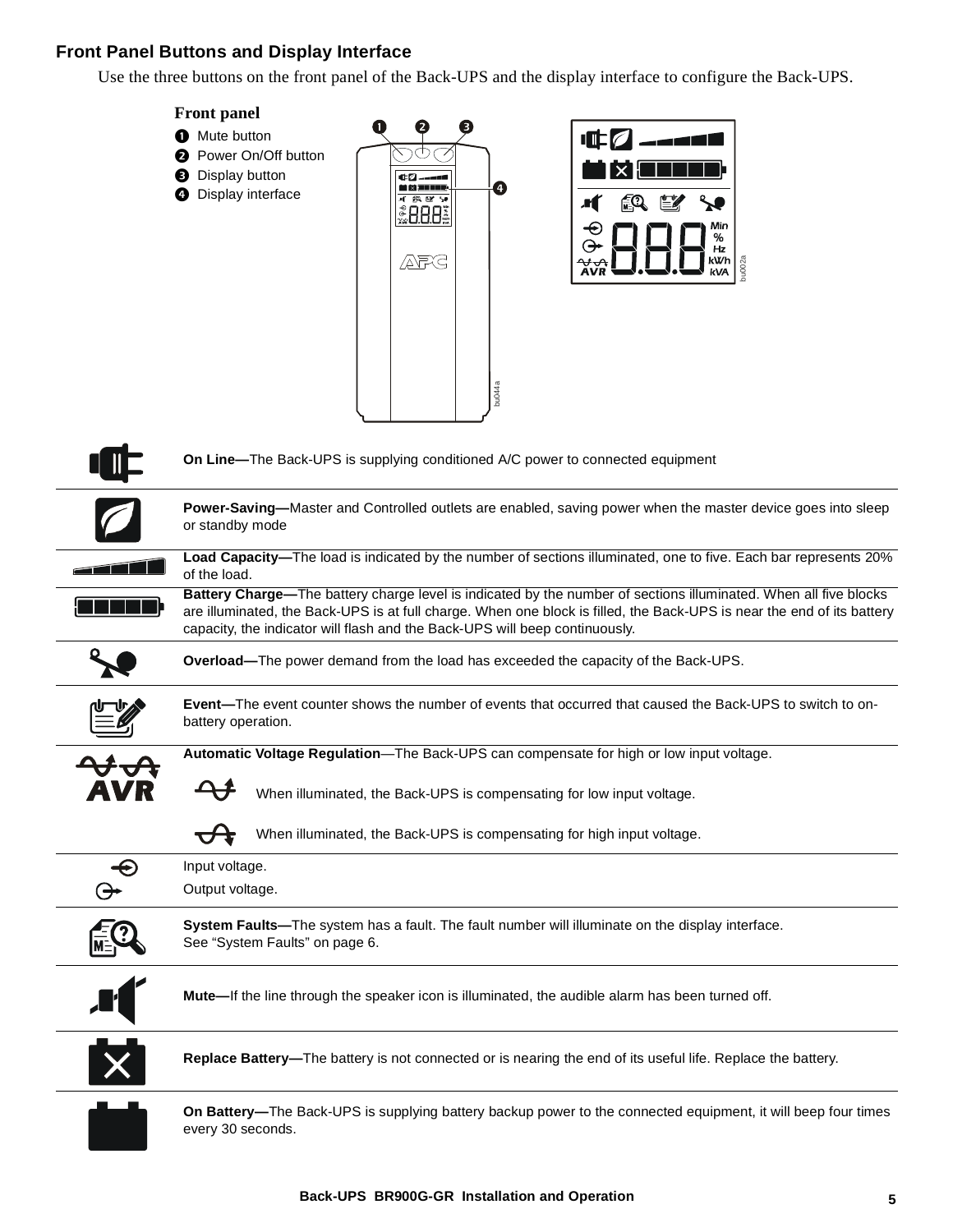### **Warnings and System Faults**

### **Audible Warnings**

| <b>Four Beeps Every 30 Seconds</b>       | Back-UPS is running on battery. You should consider saving any work in progress.                                                                               |  |  |
|------------------------------------------|----------------------------------------------------------------------------------------------------------------------------------------------------------------|--|--|
| <b>Continuous Beeping</b>                | Low battery condition and battery run-time is very low. Promptly save any work in progress, exit<br>all open applications, and shut down the operating system. |  |  |
| <b>Continuous tone</b>                   | Battery Backup outputs are overloaded.                                                                                                                         |  |  |
| <b>Chirps for 1 Minute every 5 hours</b> | Battery fails the automatic diagnostic test and should be replaced.                                                                                            |  |  |

#### **Warning Icons**

| If these icons are<br>illuminated | This may be the problem.                                                                                                                                                                                                                       |  |  |
|-----------------------------------|------------------------------------------------------------------------------------------------------------------------------------------------------------------------------------------------------------------------------------------------|--|--|
| a jir                             | The Back-UPS is operating on A/C power, but is overloaded. Disconnect one of the devices connected to<br>the Back-UPS. If the Overload icon stops flashing, the Back-UPS is no longer overloaded and will<br>continue to operate normally.     |  |  |
|                                   | The Back-UPS is operating on battery power, but is overloaded. Disconnect one of the devices connected<br>to the Back-UPS. If the Overload icon stops flashing, the Back-UPS is no longer overloaded and will<br>continue to operate normally. |  |  |
|                                   | The Back-UPS is operating on A/C power, but the battery is not functioning properly.<br>Contact APC Customer Service to order a replacement battery.<br>See "Replacement Battery" on page 9.                                                   |  |  |



The Back-UPS is operating on battery power and the battery power is getting low. Shut down all connected equipment to avoid losing unsaved data. When possible, connect the Back-UPS to A/C power to recharge the battery.

#### <span id="page-5-0"></span>**System Faults**

The Back-UPS will display these fault messages.

|               | <b>F01</b> | On-Battery Overload      | Turn the Back-UPS off. Disconnect non-essential equipment from<br>the Battery Backup outlets and the turn Back-UPS on. |
|---------------|------------|--------------------------|------------------------------------------------------------------------------------------------------------------------|
|               | F02        | On-Battery Output Short  | Turn the Back-UPS off. Disconnect non-essential equipment from<br>the Battery Backup outlets and the turn Back-UPS on. |
|               | <b>F03</b> | On-Battery Xcap Overload |                                                                                                                        |
| <b>SEE</b>    | F04        | Clamp Short              |                                                                                                                        |
| <b>MANUAL</b> | <b>F05</b> | Charge Fault             |                                                                                                                        |
|               | F06        | Relay Welding            | Faults F03-F09 cannot be corrected by the user. Contact APC<br>Technical Support for assistance.                       |
| u088a         | F07        | Temperature              |                                                                                                                        |
|               | <b>F08</b> | Fan Fault                |                                                                                                                        |
|               | F09        | Internal Fault           |                                                                                                                        |

 $\overline{\mathbb{A}}$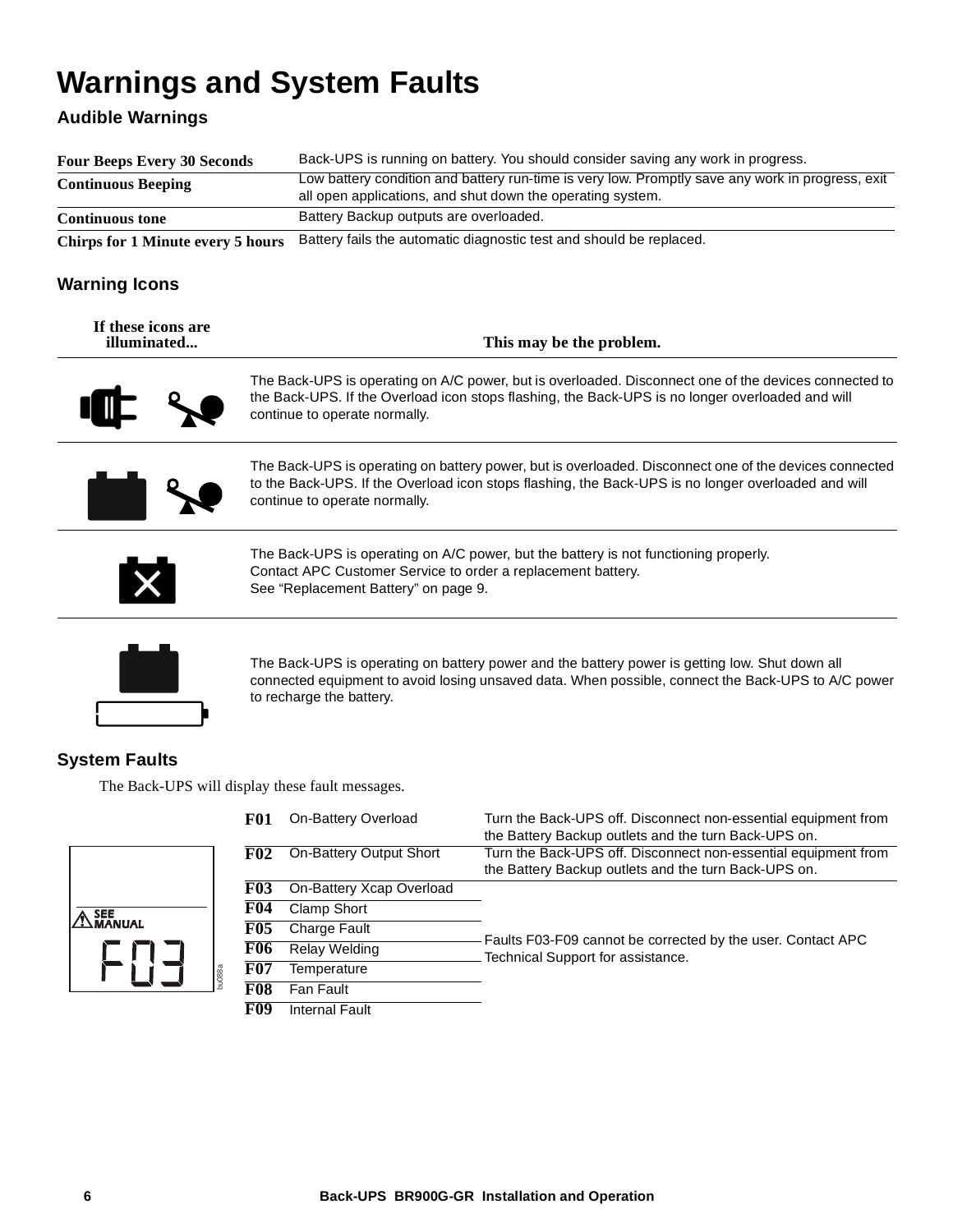### **Function Button Quick-Reference**

| <b>Function</b>                            | <b>Button</b>            | <b>Timing</b>  | (seconds) UPS Status | <b>Description</b>                                                                                                                                                                                                                                                                                                 |
|--------------------------------------------|--------------------------|----------------|----------------------|--------------------------------------------------------------------------------------------------------------------------------------------------------------------------------------------------------------------------------------------------------------------------------------------------------------------|
| Power                                      |                          |                |                      |                                                                                                                                                                                                                                                                                                                    |
| Power On                                   | (b                       | 0.2            | Off                  | Press POWER to start receiving input A/C power. If A/C input power is<br>not available, the Back-UPS will run on battery power.                                                                                                                                                                                    |
| Power Off                                  | しょうかん むしょう じょうしょう じょうしょう | 2              | On                   | The Back-UPS is not receiving input A/C power, but is providing surge<br>protection.                                                                                                                                                                                                                               |
| Display                                    |                          |                |                      |                                                                                                                                                                                                                                                                                                                    |
| Status Inquiry                             | 酚                        | 0.2            | On                   | Verify the status or condition of the Back-UPS. The LCD will illuminate<br>for 60 seconds.                                                                                                                                                                                                                         |
| Full-Time/<br>Power-Saving modes           | 瓢                        | $\overline{c}$ | On                   | The LCD will illuminate and the Back-UPS will beep to confirm the<br>Full-Time mode. The LCD will not illuminate and the Back-UPS will<br>beep to confirm the Power-Saving mode. While in Power-Saving<br>Mode, the LCD will illuminate if a button is pressed, then goes dark<br>after 60 seconds of no activity. |
| <b>Mute</b>                                |                          |                |                      |                                                                                                                                                                                                                                                                                                                    |
| <b>Event Specific</b>                      |                          | 0.2            | On                   | Disable any audible alarms caused by an event.                                                                                                                                                                                                                                                                     |
| <b>General Status</b><br>Enable/Disable    | r(                       | $\overline{2}$ | On                   | Enable or disable the audible alarms. The Mute icon will illuminate and<br>the Back-UPS will beep one time. The Mute function will not activate<br>unless the Back-UPS is operating on battery power.                                                                                                              |
| Sensitivity                                | (l)                      | 6              | Off                  | The Load Capacity icon will blink, indicating that the Back-UPS is in<br>program mode. Use the POWER button to scroll through Low, Medium,<br>and High, stop at selected sensitivity. The Back-UPS will beep to<br>confirm selection. See Configuration for details.                                               |
| Master/Controlled outlet<br>Enable/Disable |                          | $\overline{2}$ | On                   | The leaf icon will not illuminate indicating that the Master Outlet feature<br>is disabled, or illuminate to indicate the Master Outlet feature is<br>enabled. The Back-UPS will beep once.                                                                                                                        |
| Master/Enable Threshold<br>Calibration     |                          | 6              | On                   | While calibrating the threshold setting, the device connected to the<br>Master Outlet should be turned off or placed in Standby or Sleep mode.<br>Upon completion, Power-Saving icon will flash 3 times and beep 3<br>times.                                                                                       |
| Self-Test (manual)                         | (l)                      | 6              | On                   | The Back-UPS will perform a test of the internal battery. Note: This will<br>happen automatically when the Back-UPS is turned ON.                                                                                                                                                                                  |
| <b>Event Reset</b>                         |                          | 0.2            | On                   | When the Event screen is visible, press and hold DISPLAY, then press<br>POWER, to clear the A/C failure event counter.                                                                                                                                                                                             |
| <b>Fault Reset</b>                         |                          | $\mathbf{2}$   | Fault                | After a fault has been identified, press POWER to remove the visual<br>indication and return to standby status.                                                                                                                                                                                                    |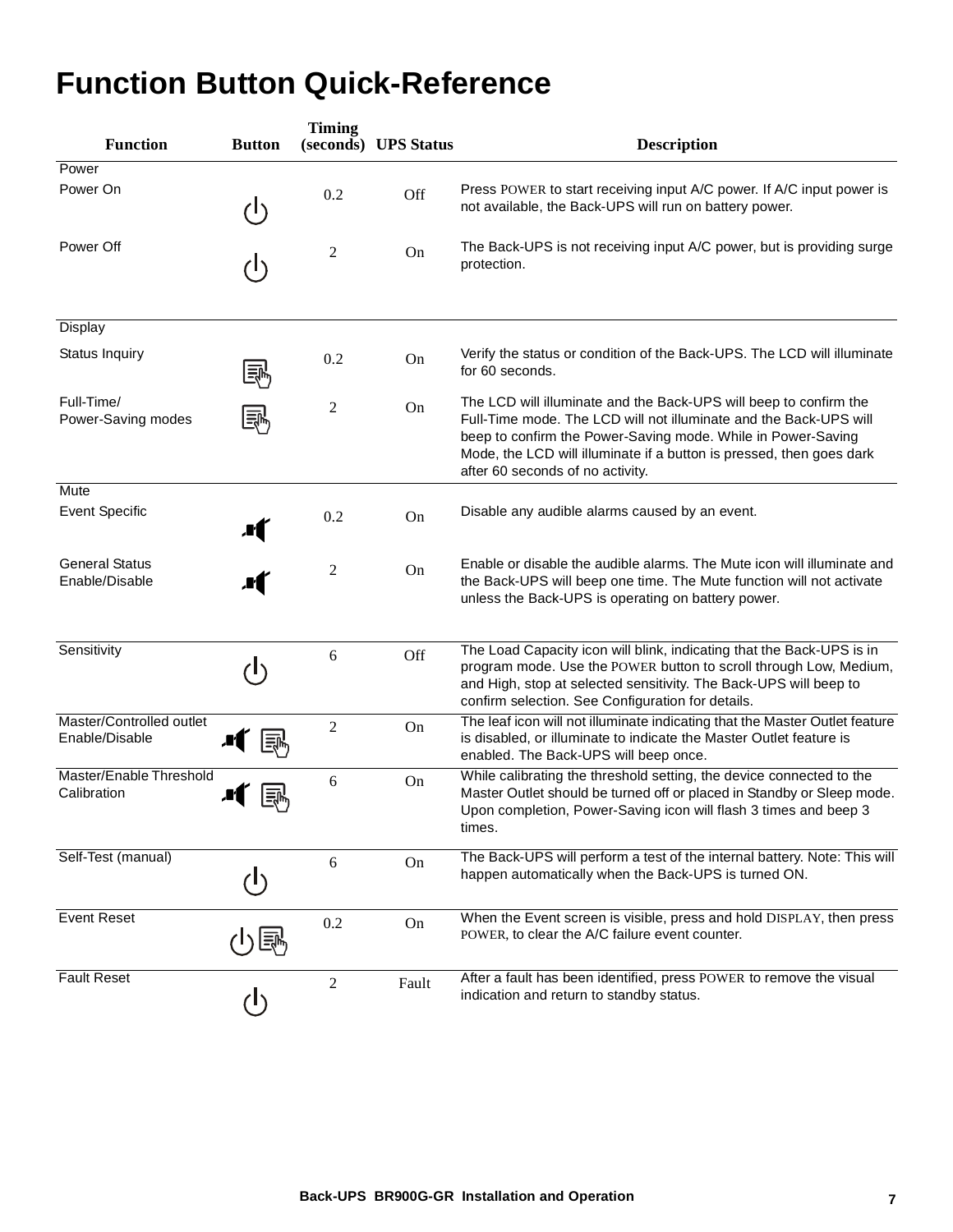### **Troubleshooting**

| Problem                                                                                                                   | <b>Possible Cause</b>                                                                                                                                     | <b>Corrective Action</b>                                                                                                                                                                                                   |
|---------------------------------------------------------------------------------------------------------------------------|-----------------------------------------------------------------------------------------------------------------------------------------------------------|----------------------------------------------------------------------------------------------------------------------------------------------------------------------------------------------------------------------------|
| Back-UPS will not turn on.                                                                                                | The Back-UPS is not connected to A/C<br>power.                                                                                                            | Ensure that the Back-UPS is securely connected<br>to an $A/C$ outlet.                                                                                                                                                      |
|                                                                                                                           | The circuit breaker has been tripped.                                                                                                                     | Disconnect non-essential equipment from the<br>Back-UPS. Reset the circuit breaker. Re-connect<br>equipment one item at a time. If the circuit<br>breaker is tripped again, disconnect the device<br>that caused the trip. |
|                                                                                                                           | The internal battery is not connected.                                                                                                                    | Connect the battery.                                                                                                                                                                                                       |
|                                                                                                                           | The A/C input voltage is out of range.                                                                                                                    | Adjust the transfer voltage and sensitivity range.                                                                                                                                                                         |
| power during a A/C power<br>outage.                                                                                       | The Back-UPS does not provide Ensure that essential equipment is not<br>plugged into a SURGE ONLY outlet.                                                 | Disconnect equipment from the SURGE ONLY<br>outlet and re-connect to a Battery Backup outlet.                                                                                                                              |
| The Back-UPS is operating on<br>battery power, while connected<br>to A/C power.                                           | The plug has partially pulled out of the wall<br>outlet, the wall outlet is no longer receiving<br>A/C power, or the circuit breaker has been<br>tripped. | Ensure that the plug is fully inserted into the wall<br>outlet. Ensure that the wall outlet is receiving A/C<br>power by checking it with another device.                                                                  |
|                                                                                                                           | The Back-UPS is performing an automatic<br>self test.<br>The A/C input voltage is out of range, the<br>frequency is out of range, or the waveform is      | No action is necessary.<br>Adjust the transfer voltage and sensitivity range.                                                                                                                                              |
|                                                                                                                           | distorted.                                                                                                                                                |                                                                                                                                                                                                                            |
| the expected amount of backup improperly loaded.<br>time.                                                                 | The Back-UPS does not provide Battery Backup outlets may be fully or                                                                                      | Disconnect non-essential equipment from the<br>Battery Backup outlets and connect the equipment<br>to SURGE ONLY outlets.                                                                                                  |
|                                                                                                                           | The battery was recently discharged due to a<br>power outage and has not fully recharged.                                                                 | Charge the battery cartridge for 16 hours.                                                                                                                                                                                 |
|                                                                                                                           | The battery has reached the end of its useful<br>life.                                                                                                    | Replace the battery.                                                                                                                                                                                                       |
| is illuminated.                                                                                                           | The REPLACE BATTERY indicator The battery has reached the end of its useful<br>life.                                                                      | Replace the battery.                                                                                                                                                                                                       |
| The OVERLOAD indicator is<br>illuminated.                                                                                 | The equipment connected to the Back-UPS is<br>drawing more power than the Back-UPS can<br>provide.                                                        | Disconnect non-essential equipment from the<br>Battery Backup outlets and connect the equipment<br>to SURGE ONLY outlets.                                                                                                  |
| The SYSTEM FAULT indicator is There is an internal fault.<br>illuminated, all the front panel<br>indicators are flashing. |                                                                                                                                                           | Determine which internal fault message is<br>displayed by matching the number displayed on<br>the LCD with the corresponding Fault Message<br>(see System Faults) and contact APC Technical<br>Support.                    |
| Power is not supplied to some<br>outlets.                                                                                 | Power to the Controlled outlets has<br>intentionally been turned off.                                                                                     | Confirm that the correct peripherals are connected<br>to Controlled outlets. If this feature is not desired,<br>disable the Power-Saving Master and Controlled<br>outlets.                                                 |
| The Controlled outlets are not<br>supplying power, even though<br>the Master device is not in sleep                       | The Master Outlet threshold may be<br>incorrectly set.                                                                                                    | Adjust the threshold for when the Master outlet<br>signals the Controlled outlets to shut down.                                                                                                                            |

**mode.**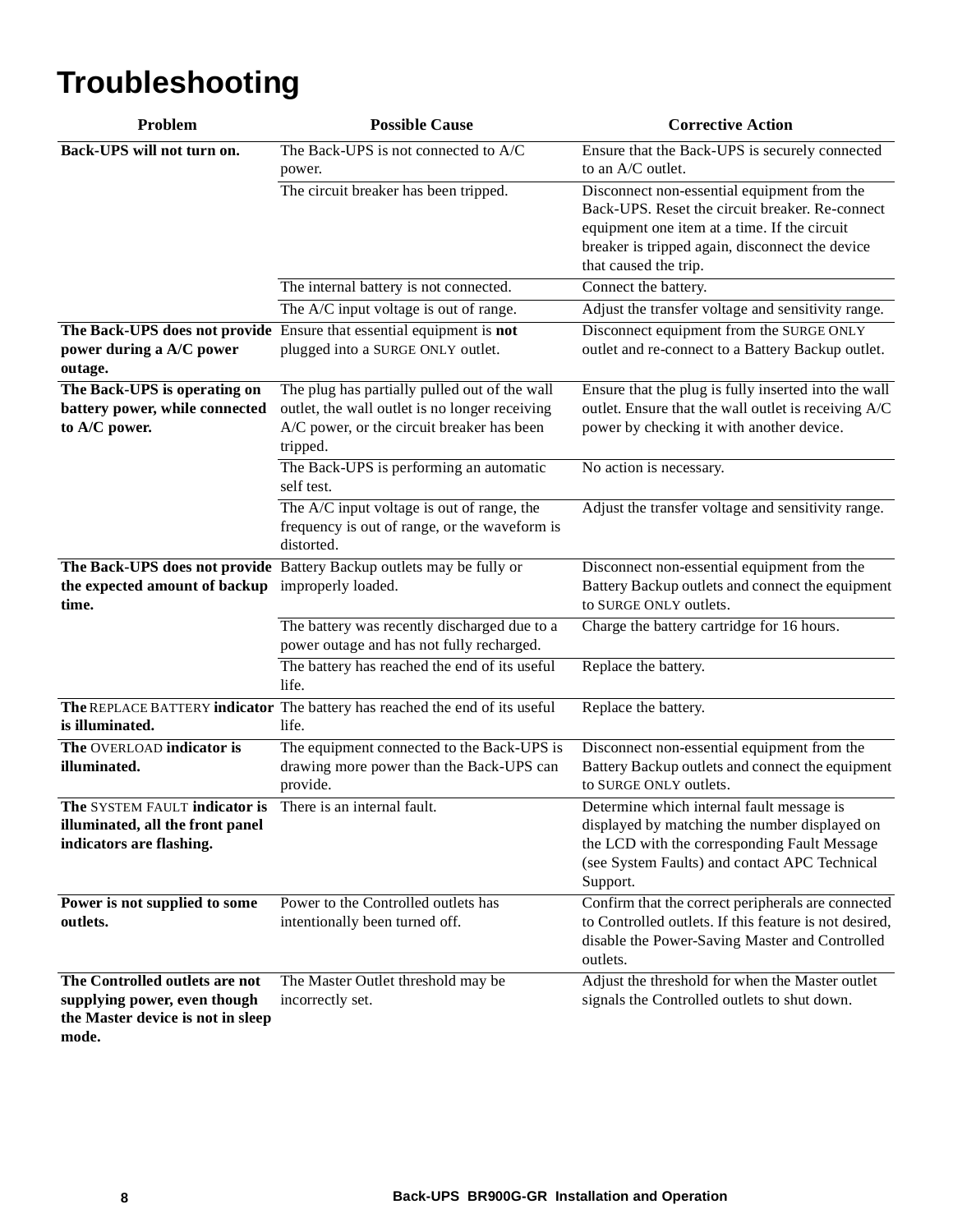### **Specifications**

| Model                               | <b>BR900G-GR</b>                                                                                                                                                                                                                                                                                                                                 |
|-------------------------------------|--------------------------------------------------------------------------------------------------------------------------------------------------------------------------------------------------------------------------------------------------------------------------------------------------------------------------------------------------|
| <b>VA</b>                           | 900 VA                                                                                                                                                                                                                                                                                                                                           |
| Maximum Load                        | 540 W                                                                                                                                                                                                                                                                                                                                            |
| Nominal Input Voltage               | 230 V                                                                                                                                                                                                                                                                                                                                            |
| Online Input Voltage Range          | 176 V to 294 V                                                                                                                                                                                                                                                                                                                                   |
| <b>Automatic Voltage Regulation</b> | 188 V-216 V +11.2%                                                                                                                                                                                                                                                                                                                               |
|                                     | 252 V-282 V -11.2%                                                                                                                                                                                                                                                                                                                               |
| <b>Frequency Range</b>              | $50/60$ Hz $\pm$ 1 Hz                                                                                                                                                                                                                                                                                                                            |
| On-battery wave shape               | Step-approximated sine-wave                                                                                                                                                                                                                                                                                                                      |
| <b>Typical Recharge Time</b>        | 8 hours                                                                                                                                                                                                                                                                                                                                          |
| <b>Transfer Time</b>                | 10 ms, maximum                                                                                                                                                                                                                                                                                                                                   |
| <b>Operating Temperature</b>        | 0° to 40° C (32° to 104°F)                                                                                                                                                                                                                                                                                                                       |
| Storage Temperature                 | -5° to 45° C (23° to 113° F)                                                                                                                                                                                                                                                                                                                     |
| <b>Unit Dimensions</b>              | $25 \times 10 \times 38.2$ cm $(9.8 \times 3.9 \times 15)$ in                                                                                                                                                                                                                                                                                    |
| Unit Weight                         | 11 kg (24 lbs)                                                                                                                                                                                                                                                                                                                                   |
| Interface                           | Serial, USB                                                                                                                                                                                                                                                                                                                                      |
| On-Battery Runtime                  | Go to: www.apc.com                                                                                                                                                                                                                                                                                                                               |
| <b>Replacement Battery</b>          | The battery cartridge typically lasts 3 to 6 years. Environmental factors impact battery life. High<br>temperatures, poor quality A/C power, and frequent, short deration discharges will shorten battery<br>life. To order replacement battery cartridge APCRBC123, refer to the APC Web site, www.apc.com.<br>Recycle used battery cartridges. |

### **APC Customer Support Worldwide**

**Internet** http://www.apc.com/support

Telephone + 888 272 3858

### **Warranty**

The standard warranty is two (2) years from the date of purchase. APC standard procedure is to replace the original unit with a factory reconditioned unit. Customers who must have the original unit back due to the assignment of asset tags and set depreciation schedules must declare such a need at first contact with an APC Technical Support representative. APC will ship the replacement unit once the defective unit has been received by the repair department, or cross-ship upon the receipt of a valid credit card number. The customer pays for shipping the unit to APC. APC pays ground freight transportation costs to ship the replacement unit to the customer.